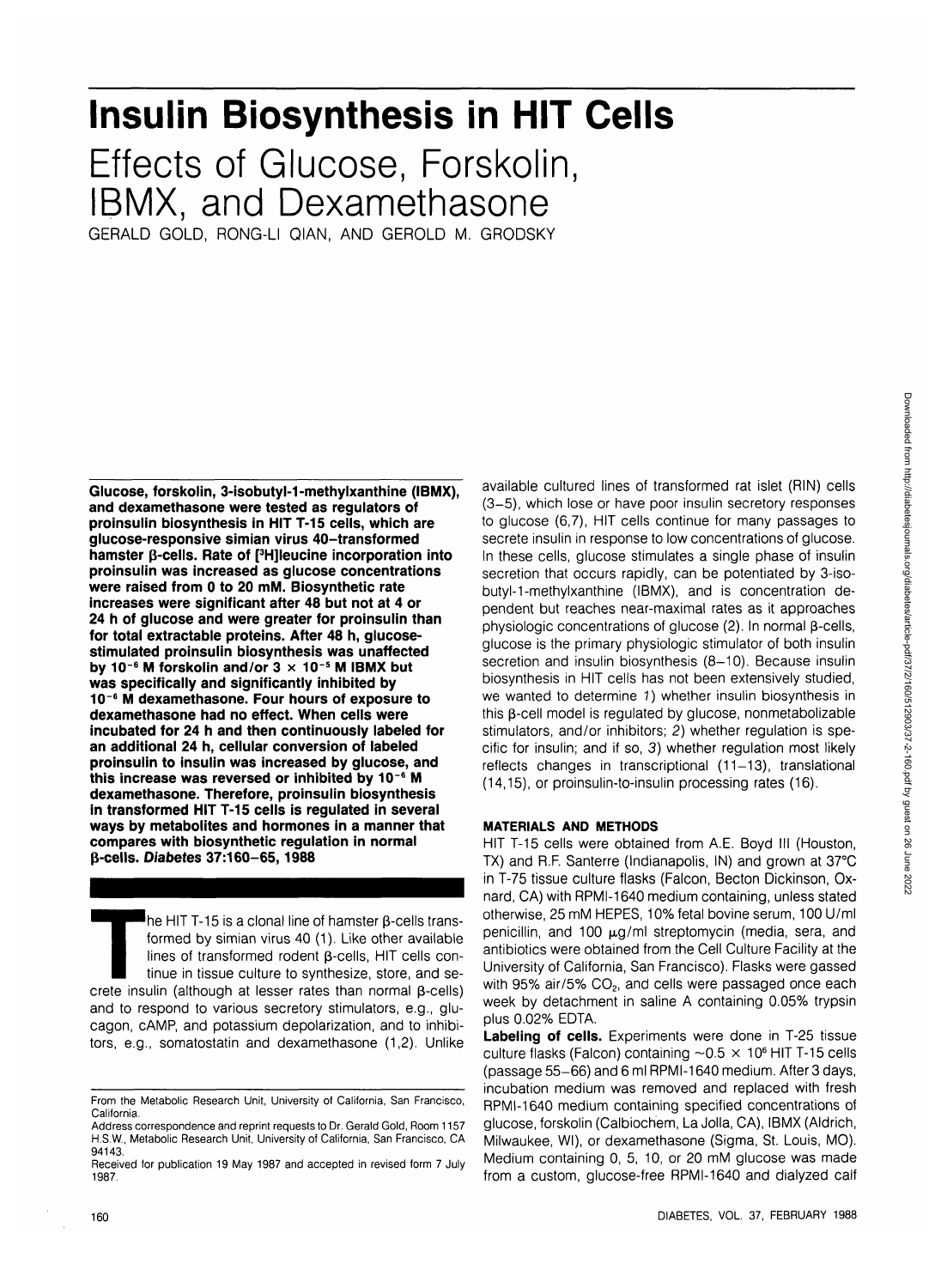serum; 50% sterile glucose was added to achieve the specified glucose concentration. All other media always contained 11.1 mM glucose. Forskolin, IBMX, and dexamethasone were added from ethanol stocks (300- to 1000 fold concentrated); the same volume of ethanol was added to control flasks. Labeling was done by removing incubation medium and replacing with 6 ml fresh labeling medium made from a custom, leucine-free RPMI-1640 medium that contained 63 µCi/ml (final) [<sup>3</sup>H]leucine (Amersham, Arlington Heights, IL).

**Determination of total extractable protein.** After a 1- or 24-h period of labeling, incubation medium was discarded, cells were washed with 5.0 ml ice-cold Dulbecco's phosphate-buffered saline, and then extracted for 14-16 h with 5.28 ml ice-cold acid-ethanol [67 ml ethanol + 31 ml water  $+1.4$  ml concentrated hydrochloric acid  $+3$  mg bovine serum albumin (fraction V, Sigma)]. All subsequent purification procedures were done at 4°C. Extracts were transferred to a tube containing 50  $\mu$ l 2 M ammonium acetate and mixed. Total labeled extractable protein was determined by spotting 5  $\mu$ I on a 7-mm circle of Whatman 3 paper and washing four times at room temperature with 500 ml (total) 10% trichloroacetic acid plus 40  $\mu$ M leucine. Circles were then air-dried and insoluble radioactivity quantitated in Hydrofluor (National Diagnostics, Manville, NJ) with a Tri-Carb liquid scintillation counter (Packard, Downers Grove, IL).

**Purification of insulin and proinsulin.** The remainder of each extract was adjusted to pH 8.3 with ammonium hydroxide and, after 30 min, centrifuged 10 min at 1000  $\times$  g. Supernatants were decanted, readjusted to pH 5.3 with hydrochloric acid, and 10 ml ethanol plus 20 ml ether were added with mixing (17,18). After 3 h on ice, precipitates were collected by centrifugation for 10 min at 1000  $\times$  g, air-dried, and then redissolved in 1.0 ml buffered detergent [1% (wt/ vol) sodium deoxycholate (Sigma) + 1% (wt/vol) Triton X-100 (Sigma) + 0.15 M sodium chloride + 50  $\mu$ M leucine + 10 mM sodium phosphate, pH 7.4]. Samples were centrifuged 5 min in an Eppendorf centrifuge, and supernatants were collected and incubated overnight at 4°C in tubes containing preformed double-antibody precipitates that had been previously made with 4  $\mu$ l guinea pig antipork insulin serum (Linco, Eureka, MO) plus 100  $\mu$ l goat antiguinea pig serum (heavy- and light-chain specific, Cooper, Malvern, PA) plus  $336$   $\mu$ l buffered detergent; combined antibodies were incubated 2 h at 37°C and an additional  $\geq$  4 h at 4°C before addition of samples (19). After incubation overnight at  $4^{\circ}$ C, samples were layered over 100  $\mu$ l 1 M sucrose plus buffered detergent in 1.5-ml Eppendorf tubes and centrifuged 5 min. Supernatants were aspirated and discarded. Pellets were washed three times with a total of 2.1 ml buffered detergent by vigorous vortex mixing followed by centrigugation for 1 min in an Eppendorf centrifuge. Final pellet was resuspended in 0.25 ml 1.0 M acetic acid by trituration and vortex mixing and centrifuged for 5 min in a Eppendorf centrifuge, the supernatant was collected, and radioactivity (proinsulin plus insulin) was quantitated by liquid scintillation counting. Nonspecific binding was assessed by prior addition of 100  $\mu$ g pork insulin to preformed doubleantibody precipitates and represented  $9.95 \pm 0.77\%$  of total binding in eight typical experiments.

**Separation of labeled proinsulin and insulin.** Separation and quantitation of labeled proinsulin and insulin was done

after 24-h labeling experiments with  $1 \times 110$ -cm columns of Bio-Gel P-30 (Bio-Rad, Richmond, CA) and eluting with 3 M acetic acid plus 0.05% bovine serum albumin (Pentex, Miles, Naperville, IL) (18). With HIT cells labeled for 1 h we found that, comparable to short-term-labeled islets (8,18), mature cellular insulin had not yet formed. Therefore, in subsequent experiments with HIT cells labeled for only 1 h, all



**FIG. 1. Effects of 48 h of 0, 5, 10, or 20 mM glucose on cell numbers (A, n = 10, \*P < .05 vs. 0 mM glucose) and incorporation of [3 H]leucine into total extractable protein (B, n = 12, \*P < .01 vs. 0 mM glucose) and immunopurified proinsulin (C, n = 12, \*P < .01 vs. 0 mM glucose). Cells were grown for 48 h at 37°C in 6 ml glucose-free RPMI-1640 medium that contained 10% dialyzed calf serum. Medium was supplemented with 2.78 M glucose to attain reported glucose concentrations. After incubation, medium was removed, and labeling was done for 1 h at 37°C with 6 ml leucine-free RPMI-1640 medium containing same concentration of glucose, 10% dialyzed calf serum,** and 63 µCi/ml [<sup>3</sup>H]leucine.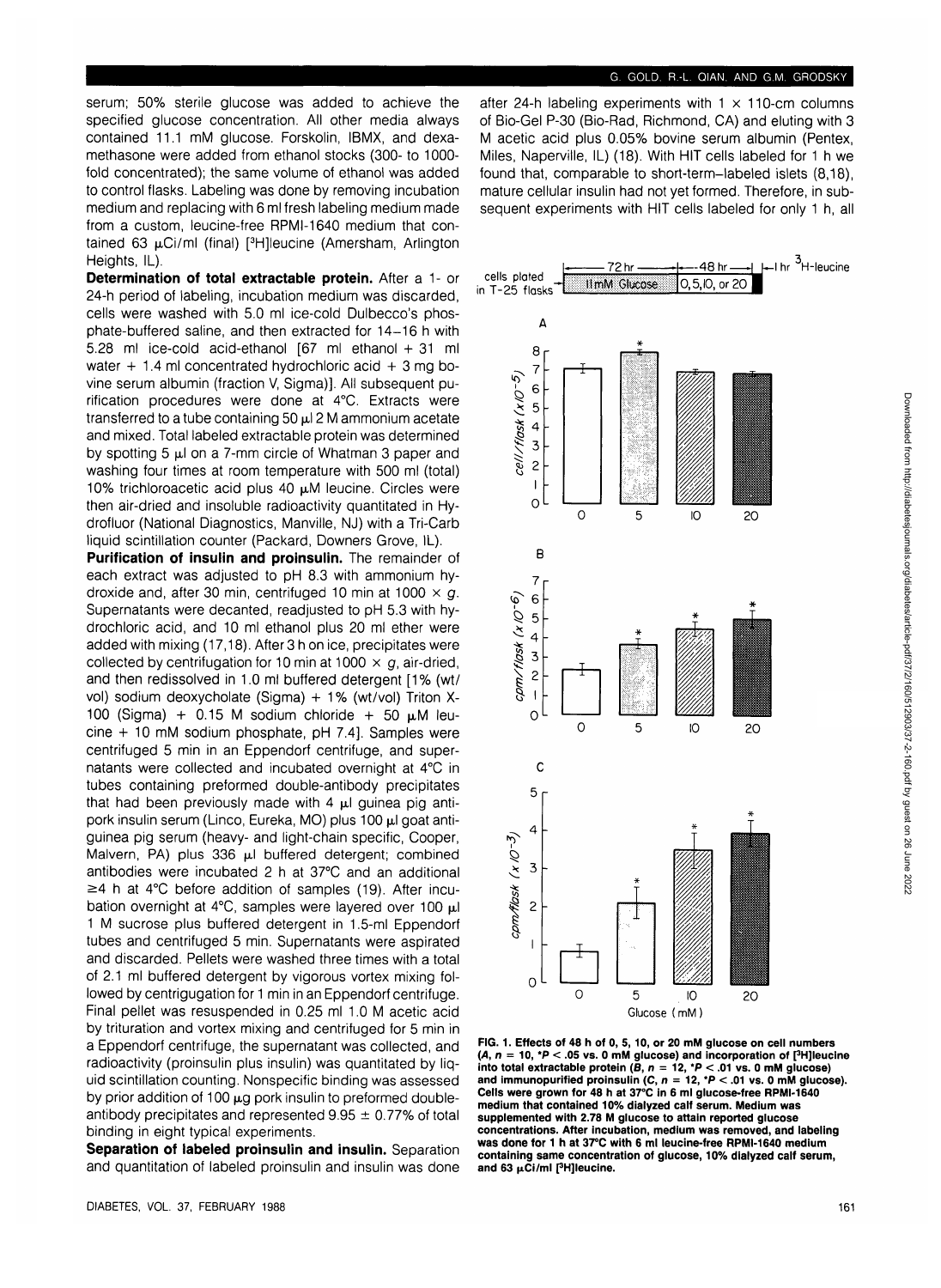

**FIG. 2. Effect of glucose concentration on percent increase in pHJIeucine labeling of total extractable proteins and immunopurified proinsulin. Data from same experiments shown in Fig. 1. At 5,10, and 20 mM glucose, percent normalized counts per minute was significantly greater for immunopurified proinsulin than for total labeled protein. Solid line, purified labeled proinsulin; dashed line, total labeled protein. \*P < .05, "P < .002.**

immunoprecipitated radioactivity was assumed to be proinsulin and, possibly, partially processed intermediates.

**Insulin assay.** Insulin was measured by radioimmunoassay via guinea pig anti-porcine insulin (Linco) (18) and porcine insulin standards. Hamster insulin standards were not available, and in our radioimmunoassay, incubation media for HIT cells diluted in parallel with porcine but not rat insulin. **Analysis of data.** Numbers represent means ± SE for experiments done on different days. Control and experimental conditions were run for each experiment, and differences were assessed by Student's paired  $t$  test or by one-way analysis of variance for multiple comparisons.

#### **RESULTS**

Effects of 48 h of incubation of HIT cells with 0, 5, 10, or 20 mM glucose on cell number, biosynthesis of total protein, and biosynthesis of immunopurified proinsulin are shown in Fig. 1. Although cell number was slightly higher with medium containing 5 mM glucose, there was no progressive pattern of increase to indicate glucose concentration consistently affected cell number within  $48$  h (Fig.  $1A$ ). At the end of the incubation period, [<sup>3</sup> H]leucine incorporation (1 h) into total extractable protein was consistently and progressively increased with increasing glucose concentrations (Fig. 1S). Biosynthetic rate of immunopurified proinsulin also was significantly and progressively augmented with increasing glucose concentrations (approaching a maximum at 10 mM glucose; Fig. 1C). At 20 mM glucose, labeled proinsulin represented 0.079% of total labeled protein, whereas at 0 mM glucose, it represented only 0.036%. Thus, when glucose concentration was raised from 0 to 20 mM, there was a fivefold increase of proinsulin biosynthesis in HIT cells representing the sum of a greater than twofold proinsulin-specific increase plus a twofold nonspecific increase of total protein biosynthesis (Fig. 2).

Effects of 0 or 20 mM glucose on rate of proinsulin biosynthesis (1-h labeling) were also tested after 4- and 24-h incubations (Fig. 3). After 4 h, labeling of either total extractable protein or proinsulin was unaffected by glucose concentration in media. After 24 h, labeling of both total extractable protein and proinsulin were comparably, but not

significantly, elevated by 20 mM glucose. Thus, although insulin secretion in perifused HIT cells has been reported to respond within minutes to increasing glucose concentrations (2), 48 h were required to demonstrate significant stimulation of proinsulin biosynthesis under conditions used here.

Forskolin and IBMX are two compounds that increase cellular levels of cAMP (2,20). Both IBMX (2) and forskolin (20,21) have been reported to rapidly potentiate glucosestimulated insulin secretion in HIT cells, and we found in three 1-h incubations that 25  $\mu$ M forskolin significantly  $(P < .001)$  increased fractional release of insulin with glucose-stimulated (20 mM) cells from  $10.6 \pm 2.4$  to 25.3  $\pm$ 7.5%/h. Effects of forskolin and IBMX were determined after 48 h with either or both added to media containing 11.1 mM glucose. Biosynthesis of total extractable protein and of proinsulin was unaffected by incubation with these compounds alone or in combination (Fig. 4). Therefore, as with normal B-cells, regulation of proinsulin biosynthesis and regulation of insulin secretion are separable (8,10).

Biosynthetic effects of dexamethasone were tested at a pharmacologic concentration (10~<sup>6</sup> M). Dexamethasone is known to affect insulin secretion in isolated islets (22-25),



**FIG. 3. Effect of 4 or 24 h of 0 or 20 mM glucose on [3 H]leucine labeling of total extractable proteins (A) and of immunopurified proinsulin (B). Cells were grown for either 4 or 24 h at 37°C in 6 ml glucose-free RPMI-1640 medium that contained 10% dialyzed calf serum. Medium was supplemented with 2.78 M glucose to attain reported glucose concentrations. After incubation medium was removed, labeling was done for 1 h at 37°C with 6 ml leucine-free RPMI-1640 medium containing 63 pCi/ml [3 H]leucine as described in Fig. 1.**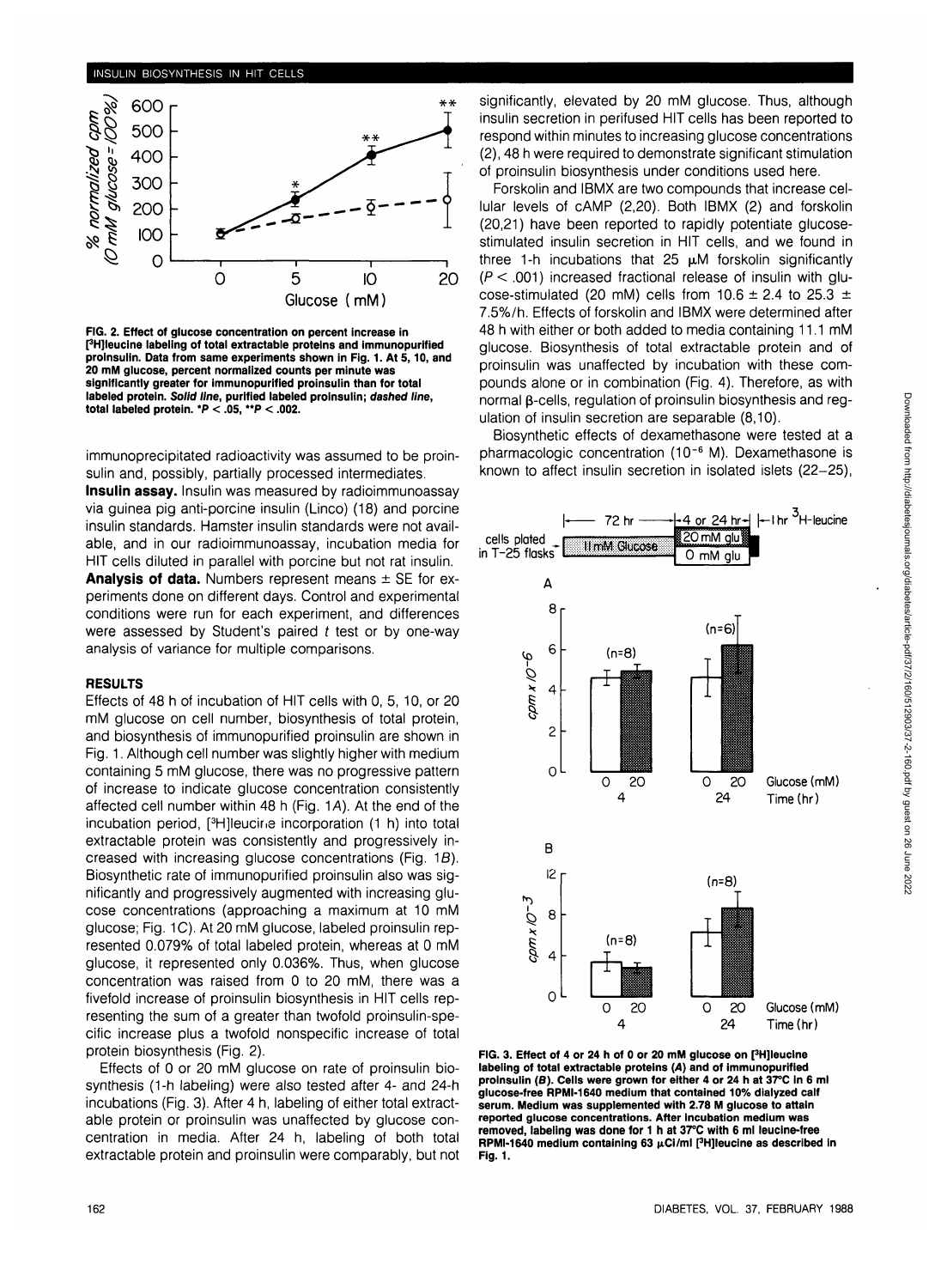# **G. GOLD, R.-L. QIAN, AND G.M. GRODSKY**



**FIG. 4. Effects of 48 h of 10~<sup>6</sup> M forskolin and 3 x 10"<sup>5</sup> M 3-isobutyl-1 methylxanthine (IBMX) on incorporation of [3 H]leucine into total extractable protein (A, n = 10) and immunopurified proinsulin (S, n = 10). Cells were grown for 48 h at 37°C in 6 ml RPMI-1640 medium that contained 10% fetal bovine serum. Medium was supplemented with ethanolic stocks of 10~<sup>3</sup> M forskolin and 10~<sup>2</sup> M IBMX to attain reported concentrations; control flasks also contained 0.3% (vol/vol) ethanol. After incubation medium was removed, labeling was done for 1 h at 37°C in 6 ml leucine-free RPMI-1640 medium containing same concentration of forskolin, IBMX or ethanol, 10% fetal bovine serum,** and 63 µCi/ml [<sup>3</sup>H]leucine.

and 10~6 M dexamethasone severely inhibits insulin secretion in HIT cells (1). After 4 h of dexamethasone treatment, there was no effect on labeling of either total extractable protein or proinsulin (Fig. 5). After 48 h, 10<sup>-6</sup> M dexamethasone modestly lowered total protein synthesis by 27% (not significantly different from controls); however, it significantly  $(P < .001)$  decreased proinsulin synthesis by  $> 80\%$  (Fig. 6). Thus, 10<sup>-6</sup> M dexamethasone required 48 h to produce a small nonspecific and a much larger proinsulin-specific inhibition of glucose-stimulated protein biosynthesis.

In a separate series of studies, HIT cells were incubated for 24 h and then labeled with [<sup>3</sup>H]leucine for an additional 24 h in media containing 0, 5, 10, and 20 mM glucose. Percent intact labeled cellular proinsulin (including partially processed 9000-M, intermediates) was slightly (not significantly) decreased from 26% at 0 mM to 18% with 5 mM glucose and significantly ( $P < .05$ ) decreased to  $< 14\%$  at 10 and 20 mM glucose (Fig. 7). Cells were also incubated for 24 h and then labeled with [<sup>3</sup>H]leucine for an additional 24 h in RPMI-1640 media containing 10<sup>-6</sup> M dexamethasone. In these experiments, 20% of the labeled cellular hormone was intact proinsulin in control incubations containing 11.1 mM glucose, whereas this percentage was significantly  $(P < .001)$  increased to  $>$ 35% when 10<sup>-6</sup> M dexamethasone was present (Fig. 8).

### **DISCUSSION**

There are both general similarities and important differences between normal rodent islets and HIT cells. Rodent islets are heterogeneous, difficult to isolate in quantity, have a low mitotic index, but demonstrate insulin production representing from 10 to as much as 50% of total protein biosynthesis  $(8)$ . Although normal  $\beta$ -cells can now be enriched by cell sorting of disaggregated islets, most studies of insulin biosynthesis have used fresh or cultured intact islets that contain cells that also produce glucagon, somatostatin, and pancreatic polypeptide. Transformed HIT T-15 cells, on the other hand, are homogeneous  $\beta$ -cells that are plentiful, have a high mitotic index, but demonstrate insulin production representing only  $\leq$ 0.1% of total protein biosynthesis. We and others have been unable to measure immunoreactive glucagon or somatostatin in HIT T-15 cells (1; unpublished observation). However, functional heterogeneity still exists within clonal cell lines, and heterogeneity among HIT cells should be noted as a possible source of proinsulin-specific effects.

In normal islets, all steps of insulin biosynthesis are specifically regulated by glucose. Glucose slowly increases level of preproinsulin mRNA by enhancing rate of transcription (12) and by stabilizing existing preproinsulin mRNA (13). It also increases overall rates of proinsulin production within 30 min, a period in which levels of preproinsulin mRNA are constant (14) and rates of translational initiation (11) and elongation (15) are enhanced. In HIT cells, Hammonds et



Dexamethasone concentration

FIG. 5. Effects of 4 h of 10<sup>-6</sup> M dexamethasone on [<sup>3</sup>H]leucine labeling **of total extractable proteins (A, n = 8) and immunopurified proinsulin (B, n = 8). Cells were grown for 4 h at 37°C in 6 ml RPMI-1640 medium that contained 10% fetal bovine serum and was supplemented with ethanolic stock of 10~<sup>3</sup> M dexamethasone to attain reported concentration; control flasks contained 0.1% (vol/vol) ethanol. After incubation medium was removed, labeling was done for 1 h at 37°C in 6 ml leucine-free RPMI-1640 medium containing same concentration of dexamethasone, 10% fetal bovine serum, and 63 jtCi/ml [<sup>3</sup> H]leucine.**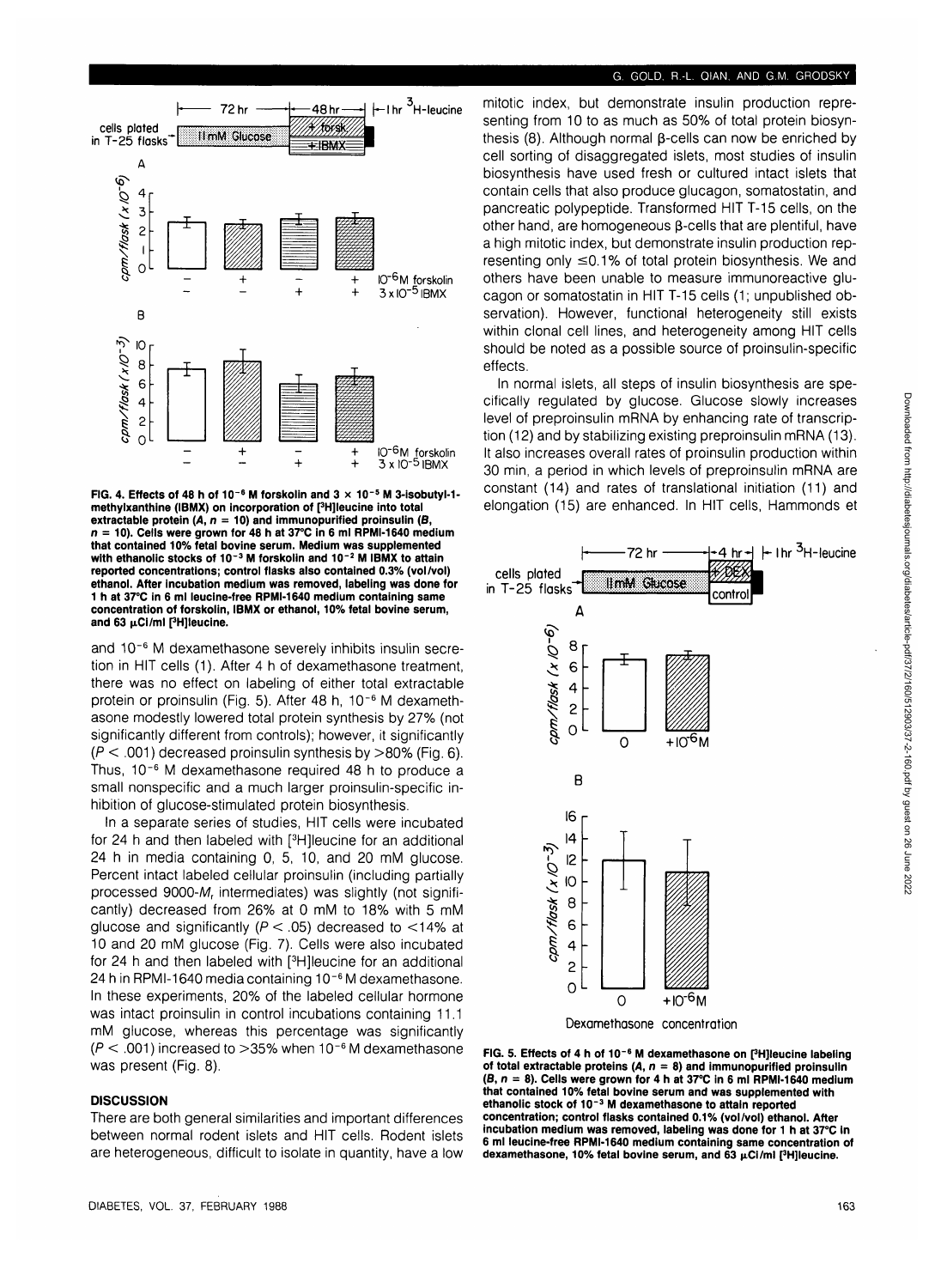#### **INSULIN BIOSYNTHESIS IN HIT CELLS**



**FIG. 6. Effects of 48 h of 10"<sup>6</sup> M dexamethasone on [<sup>3</sup> H]leucine** labeling of total extractable proteins  $(A, n = 12)$  and immunopurified **proinsulin (B, n = 12). Cells were grown for 48 h at 37°C in 6 ml RPMI-1640 medium that contained 10% fetal bovine serum. Medium was supplemented with ethanolic stock of 10~<sup>3</sup> M dexamethasone to attain reported concentrations; control flasks contained 0.10% (vol/vol) ethanol. After incubation medium was removed, labeling was done for 1 h at 37°C in 6 ml leucine-free RPMI-1640 medium containing 63 |iCi/ml pHJIeucine as described in Fig. 5.**

al. (21) have reported that glucose significantly elevates levels of preproinsulin mRNA within 4 h. We found here that glucose required 48 h to produce significant increases in rate of proinsulin labeling, which is consistent with a significant biosynthetic effect of glucose occurring at the level of



**FIG. 7. Effect of glucose concentration on cellular conversion of labeled proinsulin (PI) to insulin (I). Cells were grown for 24 h at 37°C in 6 ml glucose-free RPMI-1640 medium that contained 10% dialyzed calf serum. Medium was supplemented with 2.78 M glucose to attain reported glucose concentrations. After incubation medium was removed, labeling was done for 24 h with 6 ml leucine-free RPMI-1640 medium containing same concentration of glucose, 10% dialyzed calf serum, and 63 μCi/ml [<sup>3</sup>H]leucine. \*P < .05 vs. 0 mM glucose.** 

preproinsulin mRNA synthesis or stabilization in HIT cells (21). To a lesser extent, glucose also nonspecifically enhanced rates of total protein biosynthesis. Like islets, biosynthetic regulation in HIT cells did not require significant cellular division. Also, like islets (10), relatively slow regulation of glucose-stimulated insulin biosynthesis in HIT cells was not constitutively linked to relatively rapid regulation of insulin secretion (2). In islets,  $\sim$  7 mM glucose produces halfmaximal biosynthetic stimulation (8-10); effects were comparable in these HIT T-15 cells.

Forskolin and IBMX had essentially no effect on glucosestimulated rates of proinsulin labeling with HIT cells. In islets, enhanced levels of cAMP also have been found to have little if any effect on rate of insulin biosynthesis. However, there may be a minor role for cAMP in regulation of insulin biosynthesis, because in HIT cells, forskolin, but not theophylline (a phosphodiesterase inhibitor comparable to IBMX), enhanced levels of preproinsulin mRNA (21); in RIN cells, cAMP has been implicated as part of the glucose-initiated signal for enhanced insulin mRNA transcription (12). Forskolin, theophylline (20,21), and IBMX (2) have all been reported to potentiate glucose-stimulated insulin release, providing additional evidence that there are conditions for which regulation of insulin biosynthesis and secretion are separable in HIT cells.

In isolated rodent islets, glucocorticoids have been reported to have essentially no physiologic effect or to inhibit insulin biosynthesis and secretion, particularly at low glucose concentrations (22-25). Glucocorticoids (via their receptors) alter transcriptional rates of specific genes and bind tRNA species required for general protein synthesis (26).



**FIG. 8. Effect of 10~<sup>6</sup> M dexamethasone on cellular conversion of labeled proinsulin (PI) to insulin (I). Cells were grown for 24 h at 37°C in 6 ml RPMI-1640 medium that contained 10% fetal bovine serum. Medium was supplemented with ethanolic stock of 10~<sup>3</sup> M dexamethasone to attain reported concentration; control flasks contained 0.1% (vol/vol) ethanol. After incubation medium was removed, labeling was done for 24 h at 37°C in 6 ml leucine-free RPMI-1640 medium containing same concentration of dexamethasone, 10% fetal bovine serum, and 63**  $\mu$ **Ci/ml [<sup>3</sup>H] leucine. \*P < .001, n = 6.**